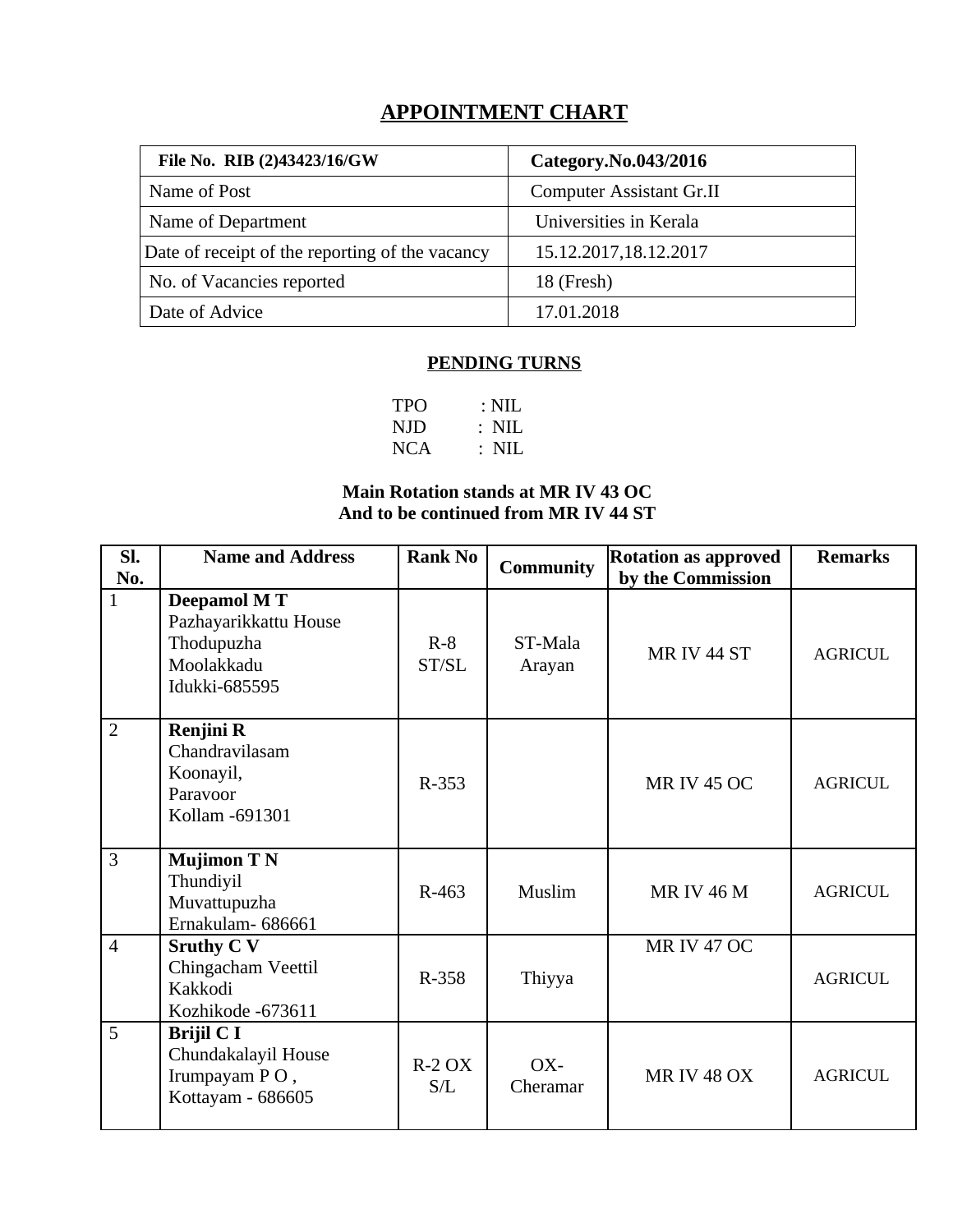| 6              | Remya Rajan L<br>Sreerama Bhavanam<br>Nethaji Lane,<br>Kazhakuttom PO<br>Thiruvananthapuram         | R-360                 |                    | <b>MR IV 49 OC</b>          | <b>AGRICUL</b> |
|----------------|-----------------------------------------------------------------------------------------------------|-----------------------|--------------------|-----------------------------|----------------|
| $\overline{7}$ | Dhanya K<br><b>Edattummal House</b><br>Edattummal<br>Thrikkaripur<br>Kasaragod -671310              | R-522                 | D-Mukaya           | <b>MRIV50D</b>              | <b>AGRICUL</b> |
| 8              | Sandhyalakshmy A B<br>Akampadam<br>Mundur<br>Pudanur<br>Palakkad                                    | R-362                 | Ezhava             | <b>MR IV 51 OC</b>          | <b>AGRICUL</b> |
| 9              | Aneeshkumar A<br>Aneesh Bhavan,<br>Kakkadu<br>Ottasekharamangalam<br>Thiruvananthapuram-695125      | <b>R-17 SC</b><br>S/L | <b>SC Sambavar</b> | <b>MR IV 52 SC</b>          | <b>AGRICUL</b> |
| 10             | <b>Sarath VS</b><br>Anizham<br>Vattavila, Near G H S S,<br>Attingal PO,<br>Trivandrum -695101       | R-363                 |                    | <b>MR IV 53 OC</b>          | <b>AGRICUL</b> |
| 11             | <b>Leena K</b><br>Kolamkode<br>Elampara<br>Edayannur<br>Kannur- 670702                              | R-368                 | Thiyya             | <b>MRIV 54 E</b>            | <b>AGRICUL</b> |
| 12             | <b>Sunil Kumar K M</b><br>Kaleeckal<br>Muttom PO,<br>Haripad<br>Alappuzha -690511                   | $R-10$<br>DA/O        | DA-O               | $167th$ Vacancy for<br>DA-O | <b>AGRICUL</b> |
| 13             | <b>Aswathy R S</b><br>Ampady<br>Maruthoorkonam<br>Kottukal PO<br>Trivandrum- 695501                 | R-364                 |                    | <b>MR IV 55 OC</b>          | <b>AGRICUL</b> |
| 14             | <b>Shamla R</b><br><b>Shamnaz House</b><br>Chenkikkunnu,<br>Kilimanoor<br>Thiruvananthapuram-695601 | R-464                 | Muslim             | <b>MR IV 56 M</b>           | <b>AGRICUL</b> |